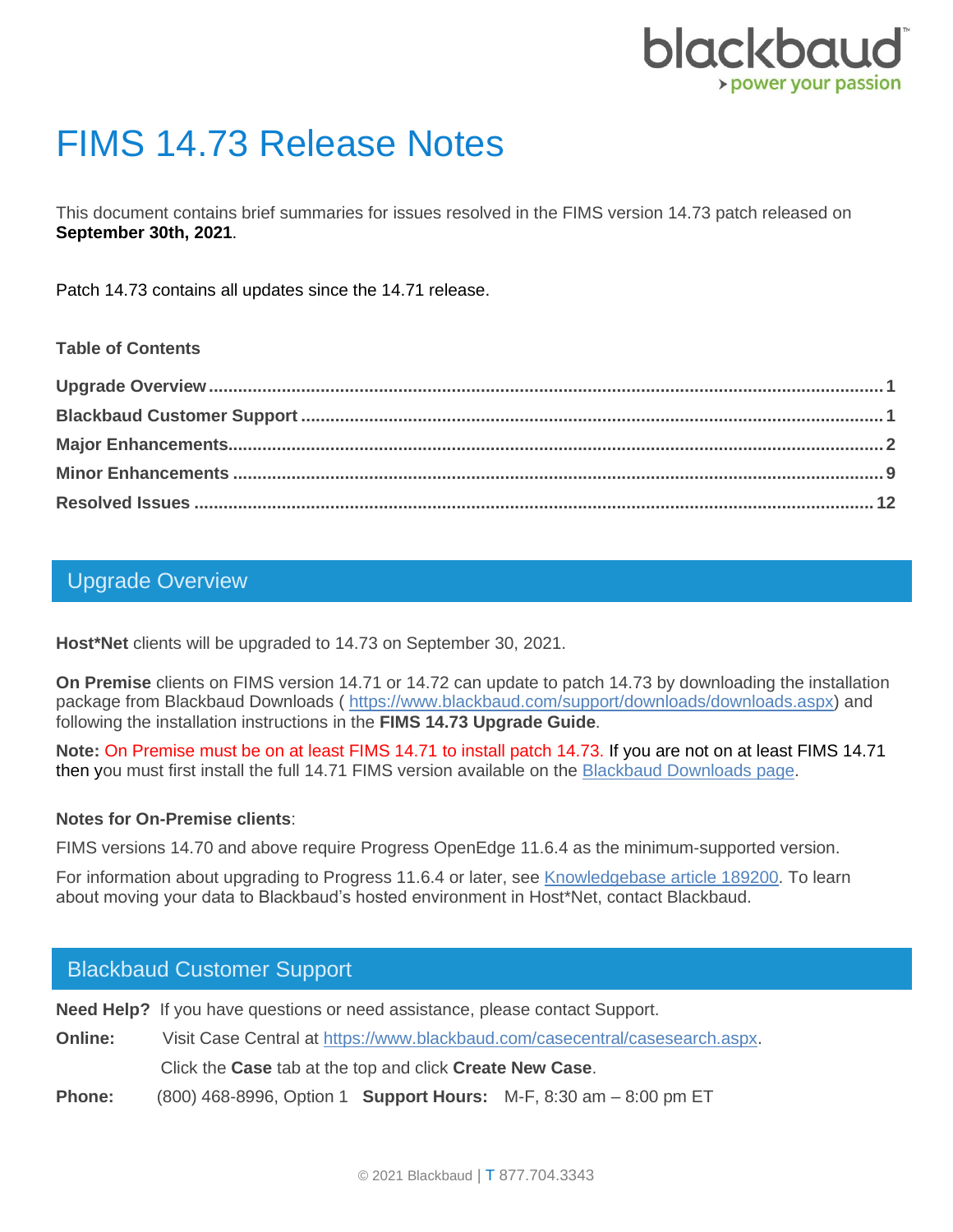# <span id="page-1-0"></span>Major Enhancements

The following major enhancements are available in this release.

| ID                 | <b>Module</b>                     | <b>Description</b>                                                                                                                                                                                                                                                                                                                                                                                                                                                                                                                                                                                                                                                                                                                                                                                                                                                                                                                                                                                                                                                                                                                                                                                                                                                                                                                                                                                                                                                                                                                                                                                                                                              |  |  |  |  |  |
|--------------------|-----------------------------------|-----------------------------------------------------------------------------------------------------------------------------------------------------------------------------------------------------------------------------------------------------------------------------------------------------------------------------------------------------------------------------------------------------------------------------------------------------------------------------------------------------------------------------------------------------------------------------------------------------------------------------------------------------------------------------------------------------------------------------------------------------------------------------------------------------------------------------------------------------------------------------------------------------------------------------------------------------------------------------------------------------------------------------------------------------------------------------------------------------------------------------------------------------------------------------------------------------------------------------------------------------------------------------------------------------------------------------------------------------------------------------------------------------------------------------------------------------------------------------------------------------------------------------------------------------------------------------------------------------------------------------------------------------------------|--|--|--|--|--|
| 1373074<br>1339735 | <b>DonorCentral</b><br><b>NXT</b> | <b>Improved Performance</b><br>We've enhanced performance for extracts that contain uploaded files from<br><b>DonorCentral NXT.</b>                                                                                                                                                                                                                                                                                                                                                                                                                                                                                                                                                                                                                                                                                                                                                                                                                                                                                                                                                                                                                                                                                                                                                                                                                                                                                                                                                                                                                                                                                                                             |  |  |  |  |  |
| 1391364            | General<br>Ledger                 | <b>View Record Active Status in General Ledger</b><br>In General Ledger, you can now filter Active, Inactive, or All records in the<br>Master Chart of Accounts Maintenance and Master Chart Report.<br>File Maintenance > General Ledger > Master Chart of Accounts<br><b>Maintenance</b><br>FIMS - Master Chart of Accounts Maintenance<br>×<br><u>ଲ</u><br>New<br>Save<br>Copy<br>Undo<br>Delete<br>Cancel<br>O Inactive<br>◉ Active<br>$O$ All<br>Fund<br>Fund<br>Fund<br>$\wedge$<br>Class 1 Class 2 Class 3<br>Description<br>DC Friendly Name<br>Key<br>Active<br>Type<br> 11000 <br>Checking - Sweep<br>Merrill Lynch<br>loo<br>50<br>99<br>yes<br>a1<br>99<br>12000<br>Petty Cash<br>a1<br>Petty Cash<br>yes<br>99<br>12500<br>Stock Gift in Transit<br>a1<br>Merrill Lynch<br>00<br>50<br>yes<br>50<br>13000<br>Assets-Non-pooled Investments<br>a1<br>Merrill Lynch<br>yes<br><b>BB Merchant Services CC</b><br>50<br>13100<br>a1<br>BB Merchant Services COO<br>99<br>yes<br>Assets in Equity Pool A<br>14000<br>a1<br>Bank of America<br>юo<br>yes<br>14100<br>Assets in Fixed Pool B<br>00<br>a1<br>Bank of America<br>yes<br>14200<br>Bank of New Hampshire<br>a1<br>Bank of New Hampshire 00<br>50<br>yes<br>15000<br>Pledges Receivable<br>a1<br>Pledges Receivable<br>99<br>yes<br>loo<br>Prepaid Expenses<br>a1<br>Bank of America<br>99<br>16000<br>yes<br>99<br>17000<br>Land<br>yes<br>a3<br>Land<br>a3<br>99<br>17200<br>Building<br>Building<br>yes<br>17300<br>Accum.Depreciation - Building<br>a2<br>99<br>Accum.Depreciation - B<br>yes<br>$\leq$<br>$\,>\,$<br>Close<br><b>Reports &gt; General Ledger &gt; Master Chart Report</b> |  |  |  |  |  |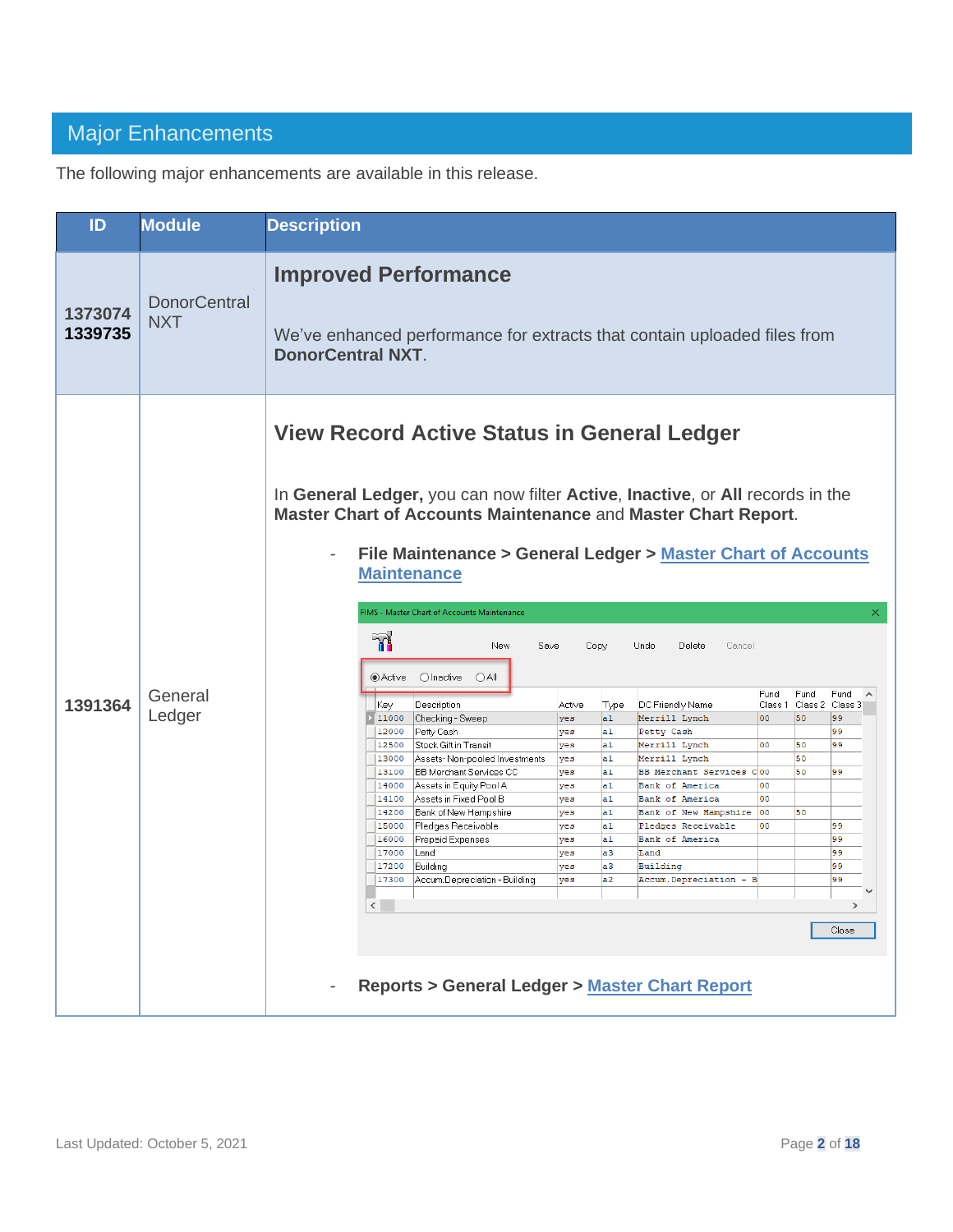|         |                                       | FIMS - Master Chart Report<br>×<br><b>Selection Criteria</b><br>$\Box$ List chart based upon fund class assignment<br>Through: ZZ<br>From:<br>$\bigcirc$ Inactive<br>● Active<br>OAII<br>ОΚ<br>Cancel                                                                                                                                                                                                                                                                                                                                                                                                                                                                                                                                                                                                                                                                                                                                                                                                                                                                               |
|---------|---------------------------------------|-------------------------------------------------------------------------------------------------------------------------------------------------------------------------------------------------------------------------------------------------------------------------------------------------------------------------------------------------------------------------------------------------------------------------------------------------------------------------------------------------------------------------------------------------------------------------------------------------------------------------------------------------------------------------------------------------------------------------------------------------------------------------------------------------------------------------------------------------------------------------------------------------------------------------------------------------------------------------------------------------------------------------------------------------------------------------------------|
|         |                                       | In addition, two new columns, <b>Active</b> and <b>DC Friendly Name</b> , now display in the<br><b>System Information Report results.</b><br>To access the report, go to Tools > System Utilities > System Reports ><br><b>System Information Report.</b><br>FIMS Viewer - System Information Report<br>$\Box$<br>×.<br>File Edit Rerun<br>$\wedge$<br>09/20/21<br>System Information Report<br>Page 9<br>1:31 PM<br>Scorpion Foundation<br>Active Account Type Classes 1-120 Exp To DC / DC Friendly Name<br>Acct Description<br>yes al Cur Assets 00 50 99 1 Cur Assets 10 0 50 99 1 Cur Assets 10 0 50 99 1 No Remington Bronze<br>yes al Cur Assets 10 99 1 No Remington Bronze<br>yes al Cur Assets 10 99 1 No Nemington Bronze<br>yes al Cur Assets 10 99 1 Nest<br>11000 Checking - Sweep<br>11111 Remington Bronze<br>12000 Petty Cash<br>12500 Stock Gift in Transit<br>13000 Assets- Non-pooled Investments<br>13100 BB Merchant Services CC<br>14000 Assets in Equity Pool A<br>14100 Assets in Fixed Pool B<br>Yes Bank of New Hampshire<br>14200 Bank of New Hampshire |
| 1570931 | <b>Microsoft</b><br><b>Word Merge</b> | <b>Create Individual Documents in FIMS (Includes changes to</b><br>macros in Host*Net Word)<br>Create individual Microsoft Word or Adobe PDF files from a saved Mail Merge<br>file all from within FIMS using the new Create Individual Documents feature.<br>How it works with Host*Net Microsoft Word<br>Host*Net users merge documents in Host*Net Word as before, and then<br>use the new Create Individual Documents feature to create individual<br>documents and perform other functions.<br>The Create Individual Documents process replaces macros that were<br>removed from Host*Net's version of Word.                                                                                                                                                                                                                                                                                                                                                                                                                                                                   |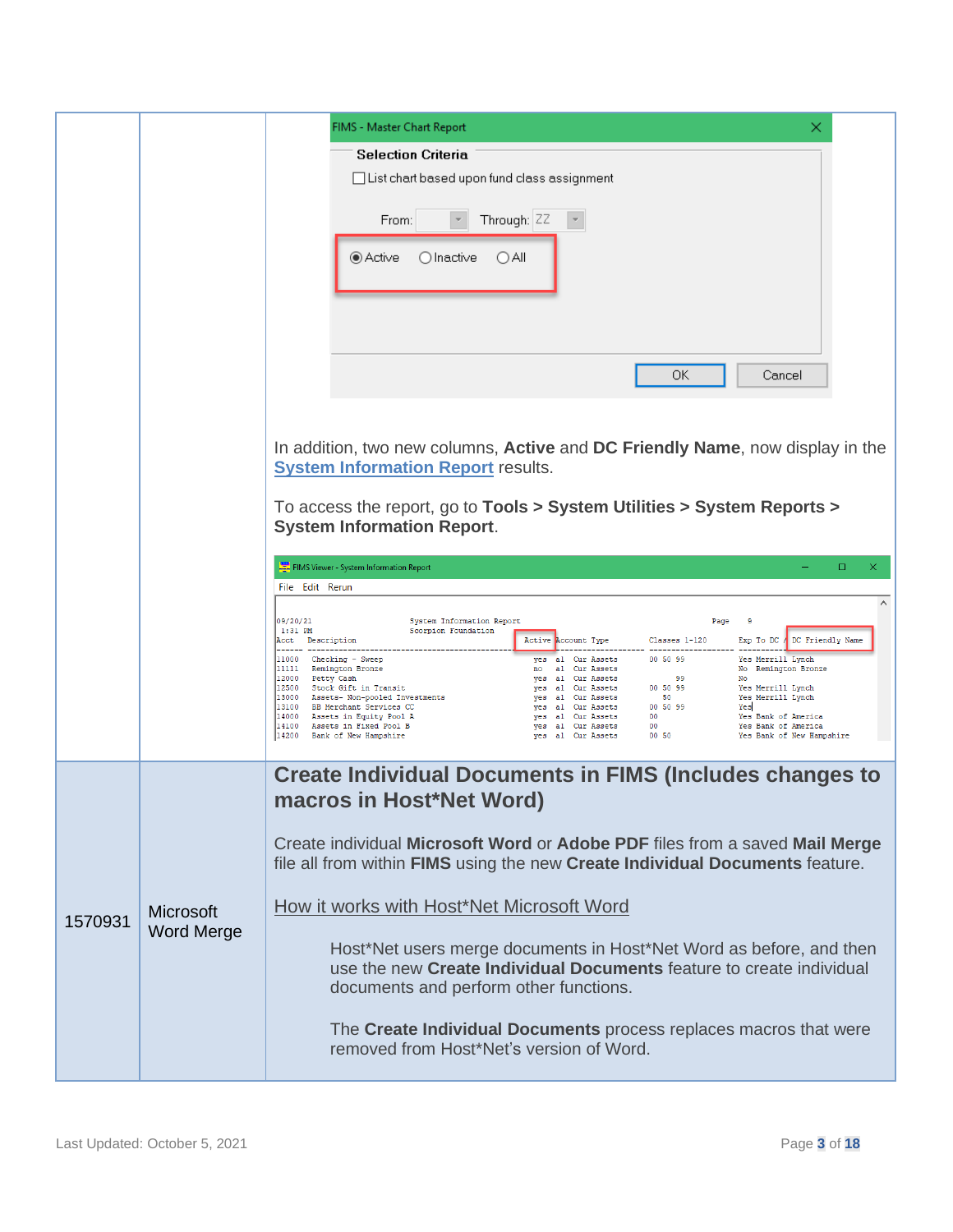| Note for Host*Net users: Although Host*Net users can still run macros<br>from locally-installed versions of Word, we recommended that Host*Net<br>users use the Host*Net version of Word, store documents on the S: drive,<br>and create documents using the Create Individual Documents process. |
|---------------------------------------------------------------------------------------------------------------------------------------------------------------------------------------------------------------------------------------------------------------------------------------------------|
| How it works with locally-installed Microsoft Word                                                                                                                                                                                                                                                |
| Users on a locally-installed version of Word can use the new Create<br>Individual Documents process, or they can use the macros in their<br>locally-installed versions of Word as before.                                                                                                         |
| Where to find Create Individual Documents                                                                                                                                                                                                                                                         |
| The new feature is in Reports > Create Individual Documents.                                                                                                                                                                                                                                      |
| For details on how to use this process, see Create Individual Word<br>Documents in Word from a Mail Merge.<br>FIMS<br>$\Box$<br>Database Edit View Record Reports Inquiries File Maintenance Tools Custom Help                                                                                    |
| $\,$<br>Profiles<br>$B$ $B$ $B$ $A$ $X$ $Q$<br>к                                                                                                                                                                                                                                                  |
| <b>Gifts</b><br><b>Funds</b>                                                                                                                                                                                                                                                                      |
| <b>FIMS</b><br>Grants                                                                                                                                                                                                                                                                             |
| Pledges<br>$\rightarrow$<br>Scholarships<br>$\rightarrow$                                                                                                                                                                                                                                         |
| <b>FACTS</b><br>$\rightarrow$                                                                                                                                                                                                                                                                     |
| <b>Accounts Payable</b><br>$\rightarrow$<br>General Ledger<br>$\rightarrow$                                                                                                                                                                                                                       |
| <b>Securities</b><br>$\rightarrow$<br><b>GIFTS</b><br><b>GRANTS</b>                                                                                                                                                                                                                               |
| <b>Dashboards</b><br>$\,$<br><b>Create Individual Documents</b><br>PLEDGES<br><b>SCHOLARSHIPS</b><br>r,                                                                                                                                                                                           |
| <b>FIMS Viewer</b><br><b>Results Report Writer</b>                                                                                                                                                                                                                                                |
| <b>FIMS Code Listings</b>                                                                                                                                                                                                                                                                         |
|                                                                                                                                                                                                                                                                                                   |
| Those of you familiar with the Create Individual Documents feature<br>from Host*Net's October 2020 update will notice new Create PDF file                                                                                                                                                         |
| options:                                                                                                                                                                                                                                                                                          |
|                                                                                                                                                                                                                                                                                                   |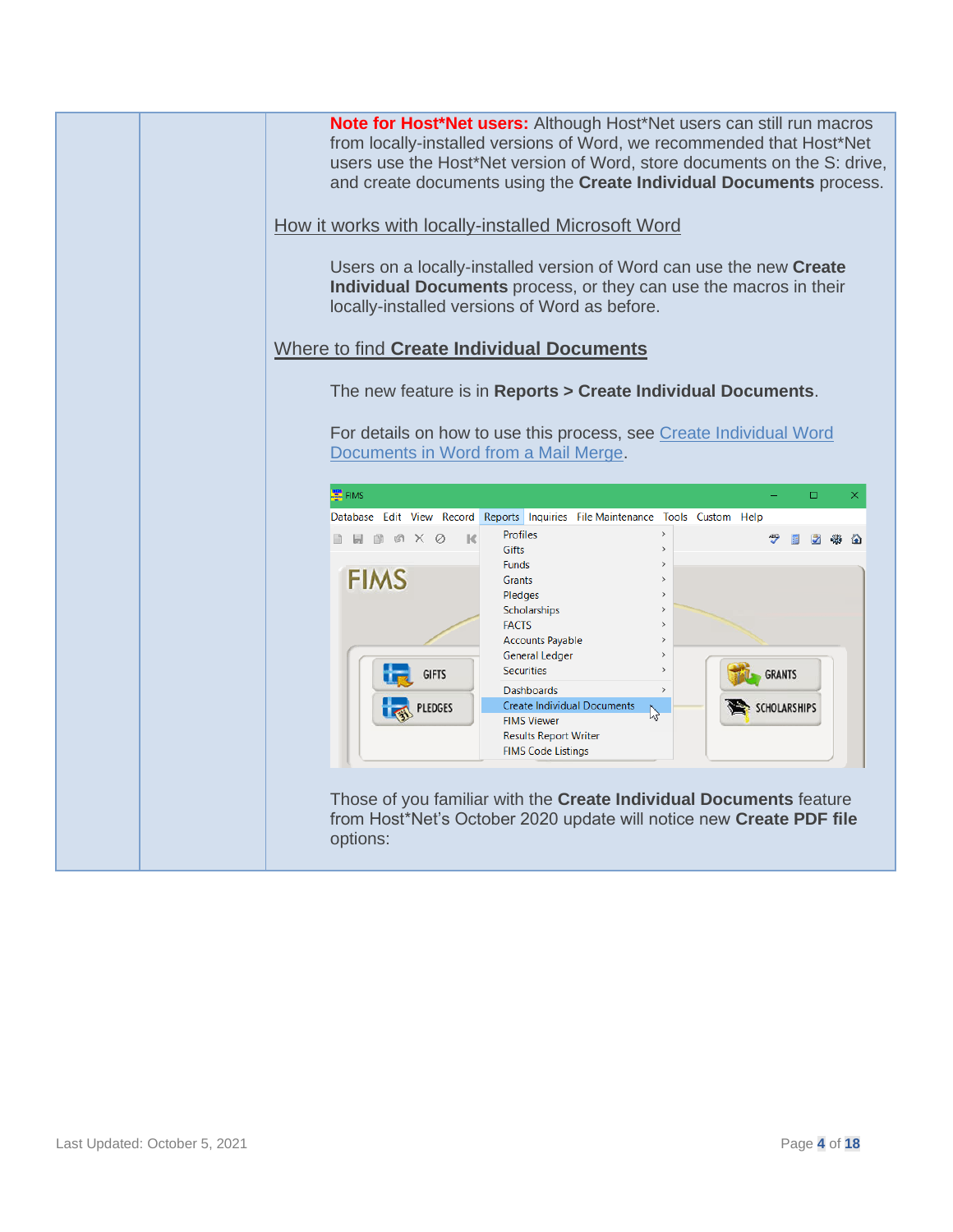| <b>Create Individual Documents</b>                                                                                                     | ×                                                                                                                                                                                                                                                                                                                                                                                                            |
|----------------------------------------------------------------------------------------------------------------------------------------|--------------------------------------------------------------------------------------------------------------------------------------------------------------------------------------------------------------------------------------------------------------------------------------------------------------------------------------------------------------------------------------------------------------|
|                                                                                                                                        |                                                                                                                                                                                                                                                                                                                                                                                                              |
| Merged Document:                                                                                                                       | o                                                                                                                                                                                                                                                                                                                                                                                                            |
| <b>Destination</b>                                                                                                                     | <b>File Type</b>                                                                                                                                                                                                                                                                                                                                                                                             |
| <b>Fund Statements</b>                                                                                                                 | □ Create Word DOCX file<br>Create PDF file                                                                                                                                                                                                                                                                                                                                                                   |
| Individual Statements for DonorCentral<br>Individual Statements to Fund Folders                                                        | eAdvisorFundStatements2007<br>Create Doc Mgt Records<br>SaveFundStatementsFundID                                                                                                                                                                                                                                                                                                                             |
| □ Individual Statements to Profile Folders                                                                                             | □ Upload to DonorCentral<br>SaveFundStatementsRepIDCode                                                                                                                                                                                                                                                                                                                                                      |
|                                                                                                                                        |                                                                                                                                                                                                                                                                                                                                                                                                              |
|                                                                                                                                        |                                                                                                                                                                                                                                                                                                                                                                                                              |
|                                                                                                                                        | Create                                                                                                                                                                                                                                                                                                                                                                                                       |
| <b>Defaults</b>                                                                                                                        | Cancel                                                                                                                                                                                                                                                                                                                                                                                                       |
| installed version of Microsoft Word.<br>Auto Launch Document<br>D.\NPO\FIMSSource\Merge\201<br>Run Macro<br>document creation options. | In the Auto Launch Document feature, the previous Run Macro option<br>is no longer available for exports in Host*Net and On Premise FIMS<br>14.73. You can still use the macro when it is installed directly in a locally-<br>Now disabled<br>SaveAcknowledgementsPDF<br>During the Create Individual Documents process, a new Auto Launch<br>Merge and Create Individual Documents screen displays to offer |
| Auto Launch Merge and Create Individual Documents                                                                                      | ×                                                                                                                                                                                                                                                                                                                                                                                                            |
|                                                                                                                                        |                                                                                                                                                                                                                                                                                                                                                                                                              |
| <b>Destination</b>                                                                                                                     | <b>File Type</b>                                                                                                                                                                                                                                                                                                                                                                                             |
| Grant Letters                                                                                                                          | Create Word DOCX file                                                                                                                                                                                                                                                                                                                                                                                        |
| Grant Letters for Grantees<br>Grant Letters to Donor Advisors                                                                          | Create PDF file<br>SaveGrantLetterGrantee<br>Create Doc Mgt Records<br>SaveGrantLetterDonorAdvisor                                                                                                                                                                                                                                                                                                           |
| Grant Letters to Fund Folders                                                                                                          | Upload to DonorCentral<br>SaveGrantLettersFundID                                                                                                                                                                                                                                                                                                                                                             |
| Grant Letters to Grantee Grant Number Folders<br>Grant Letters to Payee Folders                                                        | SaveGrantLetterGrantNumberFolder<br>SaveGrantLetterPayeeFolder                                                                                                                                                                                                                                                                                                                                               |
|                                                                                                                                        |                                                                                                                                                                                                                                                                                                                                                                                                              |
| Defaults                                                                                                                               | Auto Launch Only<br>Auto Launch and Create<br>Cancel                                                                                                                                                                                                                                                                                                                                                         |
|                                                                                                                                        |                                                                                                                                                                                                                                                                                                                                                                                                              |
| When working with Auto Launch, this screen:                                                                                            |                                                                                                                                                                                                                                                                                                                                                                                                              |
|                                                                                                                                        | Doesn't display the Merged Document selection, because FIMS                                                                                                                                                                                                                                                                                                                                                  |
| holds the merged document in memory.<br>Doesn't allow a change to the <b>Destination</b> .                                             |                                                                                                                                                                                                                                                                                                                                                                                                              |
|                                                                                                                                        |                                                                                                                                                                                                                                                                                                                                                                                                              |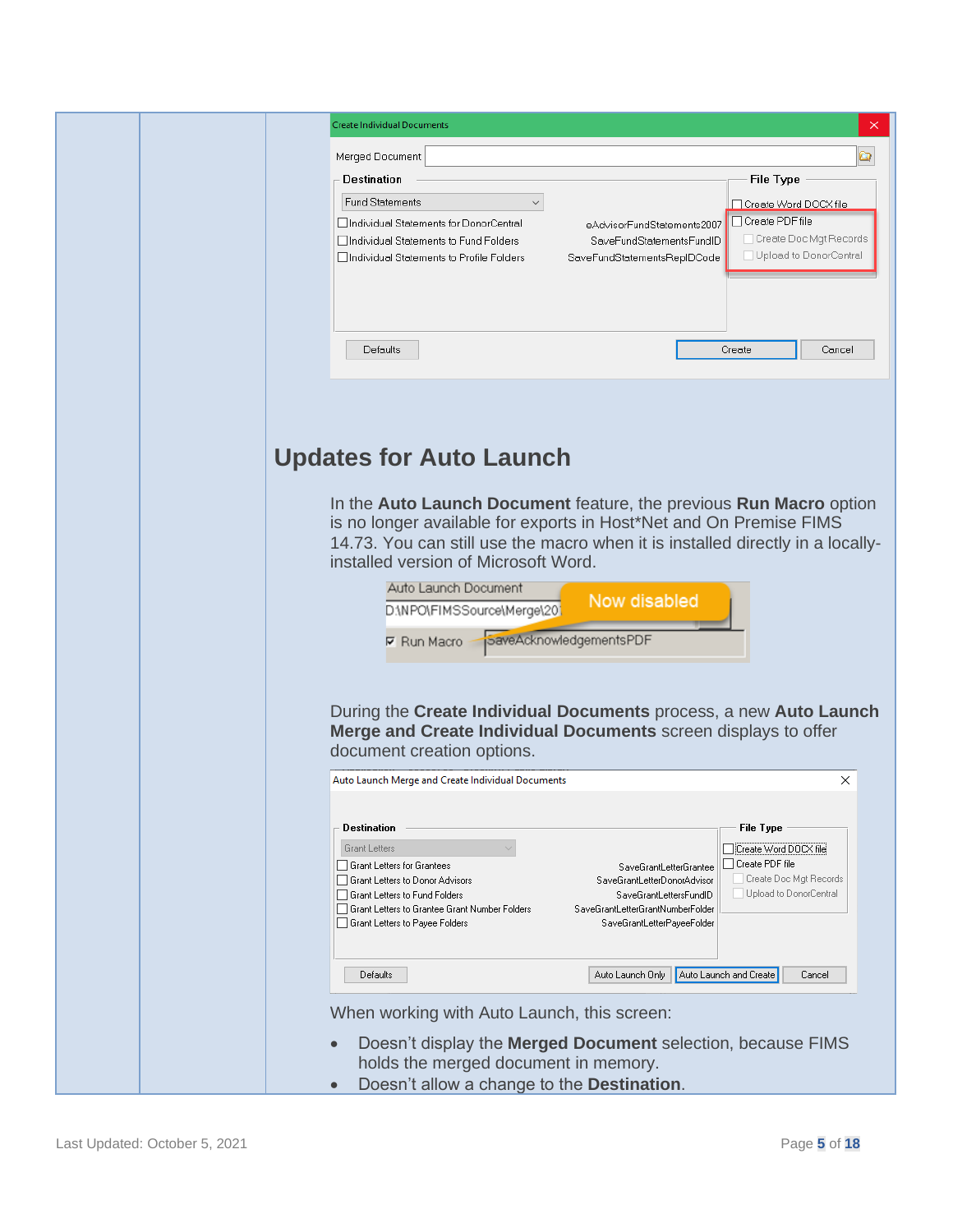|         |                   | Allows Auto Launch Only - For the On-Premise user, this auto-<br>launches the Merge Document but doesn't create individual documents.<br>Allows Auto Launch and Create - For the On-Premise user, this auto-<br>launches the Merge Document and creates individual documents.<br>Allows Cancel to close out and not Auto Launch or create individual<br>documents.<br>See Auto-Launch for more information. |  |  |  |  |
|---------|-------------------|-------------------------------------------------------------------------------------------------------------------------------------------------------------------------------------------------------------------------------------------------------------------------------------------------------------------------------------------------------------------------------------------------------------|--|--|--|--|
| 1620115 | <b>Word Merge</b> | <b>Right-align Columns for non-DonorCentral Microsoft Word</b><br><b>Statements from a Merged Document</b>                                                                                                                                                                                                                                                                                                  |  |  |  |  |
|         |                   | In Host*Net, you can now run the right flush macro for non-DonorCentral<br>Microsoft Word statements so that when you print the document, the gift and<br>grant detail amount columns are right-aligned.                                                                                                                                                                                                    |  |  |  |  |
|         |                   | This new option, called Word Merge - Right Flush Detail Amounts, accepts a<br>merged Word document, runs Right Flush Amount logic, then saves the results<br>to the same or different document into a folder of your choosing.                                                                                                                                                                              |  |  |  |  |
|         |                   | 1. Go to Reports > General Ledger > Word Merge - Right Flush Detail<br>Amounts.                                                                                                                                                                                                                                                                                                                             |  |  |  |  |
|         |                   | <b>Consolidated Financial Statements</b><br><b>Consolidated Financial Statements Export</b><br><b>Fund Statements</b><br><b>Fund Statements Export</b><br>Word Merge - Right Flush Detail Amounts<br><b>Columnar Financial Statements</b>                                                                                                                                                                   |  |  |  |  |
|         |                   | 2. Choose your merged Word Document, your Save As Document, and<br>select Run.                                                                                                                                                                                                                                                                                                                              |  |  |  |  |
|         |                   | FIMS - Word Merge - Right Flush Detail Amounts<br>×<br>q<br>Word Document:<br>Н<br>Save As Document:<br>□ Right Flush Amount<br>Run<br>Cancel                                                                                                                                                                                                                                                               |  |  |  |  |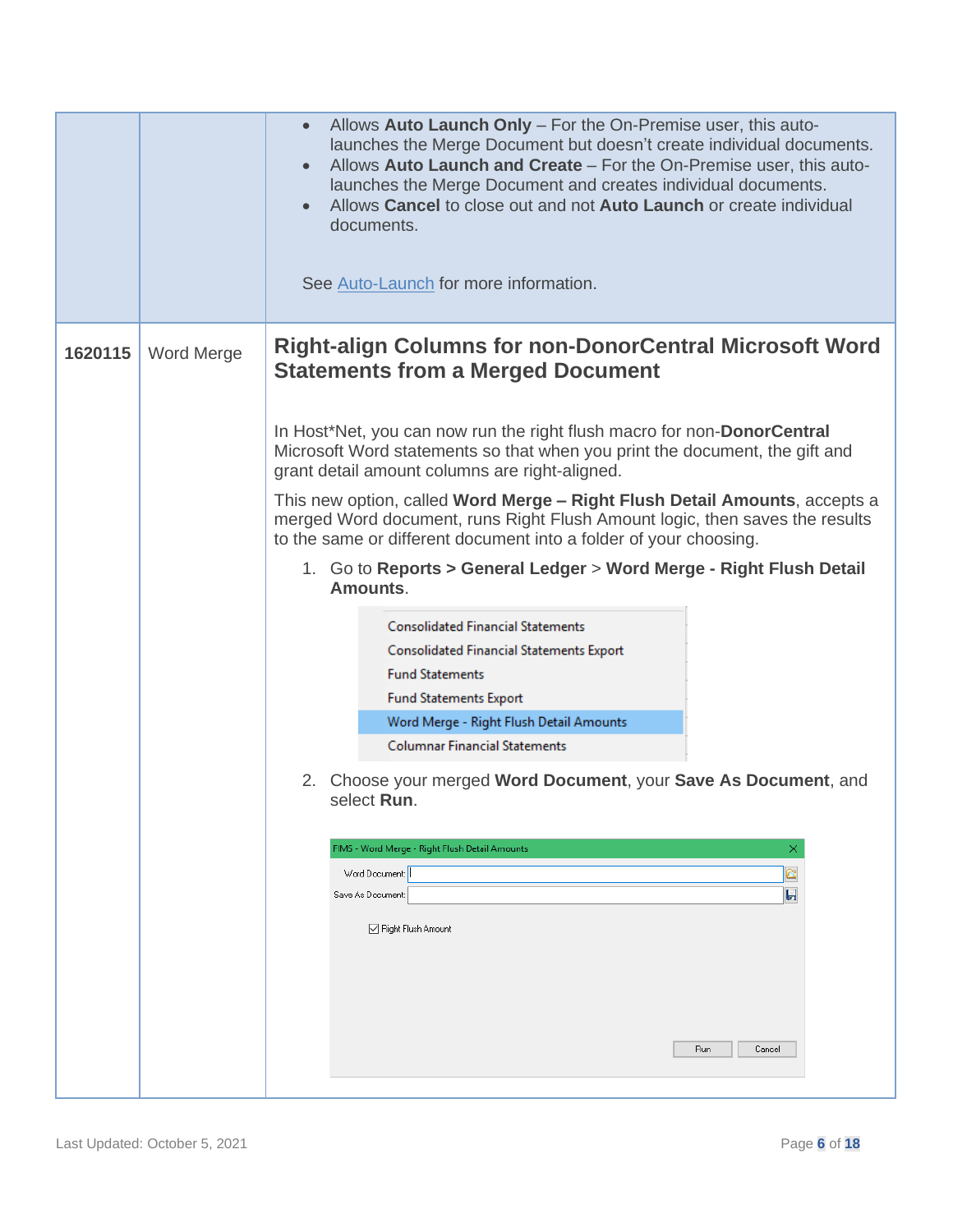| 1698661            | System                   | When logging in, changing a password, or establishing and updating users, you<br>can only enter passwords directly into a FIMS password field.<br>You can no longer copy and paste a password into a <b>FIMS</b> password field. |  |  |  |  |
|--------------------|--------------------------|----------------------------------------------------------------------------------------------------------------------------------------------------------------------------------------------------------------------------------|--|--|--|--|
| 1780871<br>1871902 | Accounts<br>Payable 1099 | Updates to support changes to the 1099 Form                                                                                                                                                                                      |  |  |  |  |
|                    |                          | To support IRS changes on 1099 form requirements for the 2021 tax year, we've<br>made the following updates:                                                                                                                     |  |  |  |  |
|                    |                          | 1099 forms now offer layouts to print 2 or 3 forms per page.                                                                                                                                                                     |  |  |  |  |
|                    |                          | To choose a layout, go to Reports > 1099 Vendor Report and<br>Forms > 1099 Form. Choose an option:                                                                                                                               |  |  |  |  |
|                    |                          | System Defined Form 1099-nec - For 3 forms per page<br>$\circ$                                                                                                                                                                   |  |  |  |  |
|                    |                          | System Defined Form 1099-nec-2up - For 2 forms per page<br>$\circ$<br>□                                                                                                                                                          |  |  |  |  |
|                    |                          | Accounts Payable<br>FIMS - 1099 Vendor Report and Forms                                                                                                                                                                          |  |  |  |  |
|                    |                          | ×<br><b>Report Selection Criteria</b>                                                                                                                                                                                            |  |  |  |  |
|                    |                          | 1099's for Year: 2021                                                                                                                                                                                                            |  |  |  |  |
|                    |                          | 1099 Form: @ck1099-nec<br>$\overline{\phantom{a}}$                                                                                                                                                                               |  |  |  |  |
|                    |                          | Label<br>1099 Lower Limit: Code<br><u>@ck1099-misc-201 System Defined Form 1099-misc-2019</u>                                                                                                                                    |  |  |  |  |
|                    |                          | @ck1099-nec<br>System Defined Form 1099-nec<br>@ck1099-nec-2up System Defined Form 1099-nec-2up                                                                                                                                  |  |  |  |  |
|                    |                          | System Defined Form 1099-r<br>Report Format: @ck1099-r                                                                                                                                                                           |  |  |  |  |
|                    |                          | Fields For Forms $\langle$<br>⋗<br>Fed ID:                                                                                                                                                                                       |  |  |  |  |
|                    |                          |                                                                                                                                                                                                                                  |  |  |  |  |
|                    |                          | Foundation Name: Scorpion Foundation                                                                                                                                                                                             |  |  |  |  |
|                    |                          | Address1: 504 West Rockport Street<br>Address2:                                                                                                                                                                                  |  |  |  |  |
|                    |                          | City: Millvale<br> NH<br>03342                                                                                                                                                                                                   |  |  |  |  |
|                    |                          | Phone Number:                                                                                                                                                                                                                    |  |  |  |  |
|                    |                          | OK.<br>Cancel                                                                                                                                                                                                                    |  |  |  |  |
|                    |                          |                                                                                                                                                                                                                                  |  |  |  |  |
|                    |                          |                                                                                                                                                                                                                                  |  |  |  |  |
|                    |                          |                                                                                                                                                                                                                                  |  |  |  |  |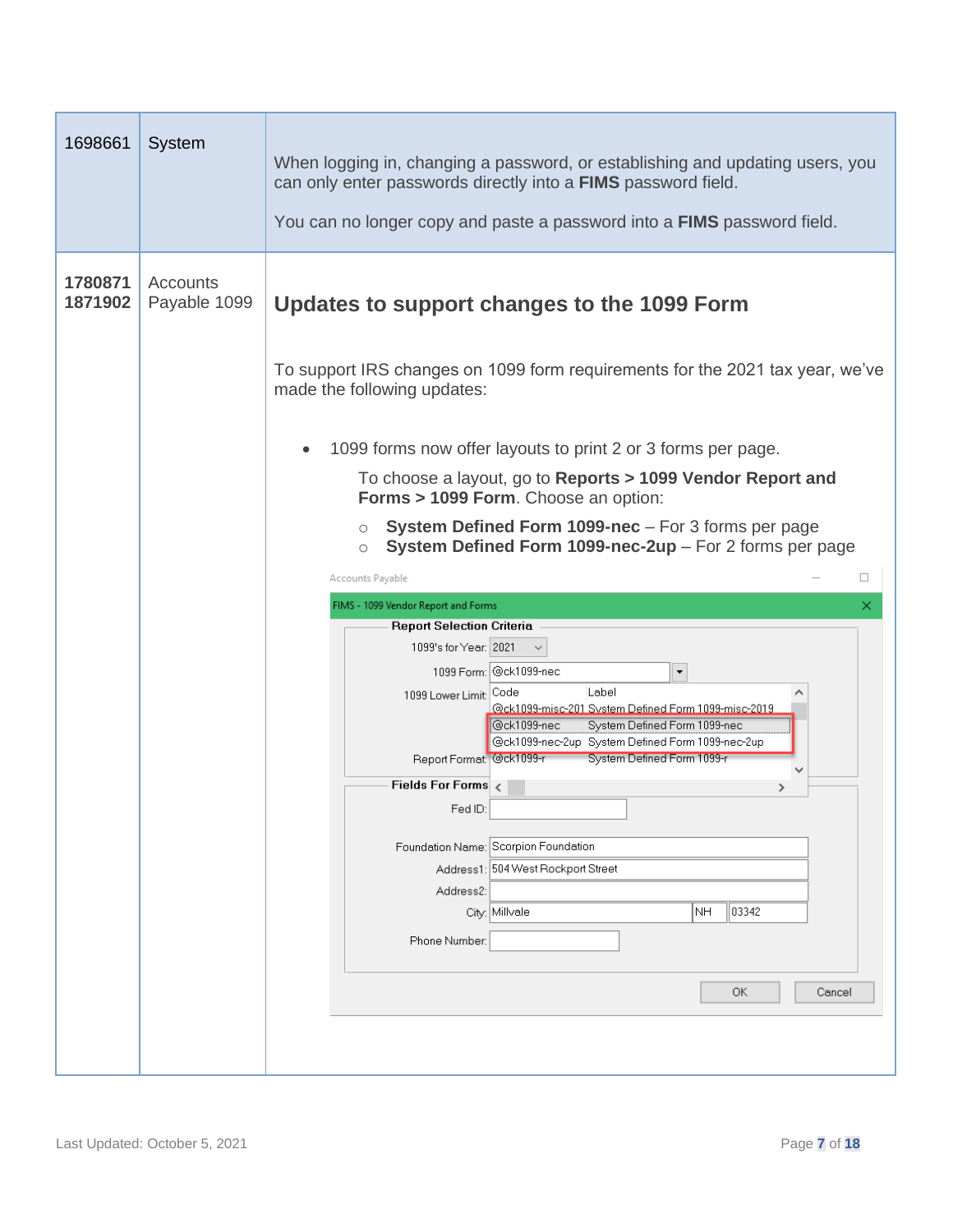| The Default 1099 Box option now supports dropdown selections.<br>٠                                                                                                                                                                                                                                                                                                                                                                                                                                                                                                                                                                                                                                                                                                                                            |  |  |  |
|---------------------------------------------------------------------------------------------------------------------------------------------------------------------------------------------------------------------------------------------------------------------------------------------------------------------------------------------------------------------------------------------------------------------------------------------------------------------------------------------------------------------------------------------------------------------------------------------------------------------------------------------------------------------------------------------------------------------------------------------------------------------------------------------------------------|--|--|--|
| $\Box$<br>FIMS - Accounts Payable<br>×.                                                                                                                                                                                                                                                                                                                                                                                                                                                                                                                                                                                                                                                                                                                                                                       |  |  |  |
| File Edit View Record Reports Inquiries File Maintenance Tools Custom Help                                                                                                                                                                                                                                                                                                                                                                                                                                                                                                                                                                                                                                                                                                                                    |  |  |  |
| $\circledast$ $\times$ $\circledcirc$<br>ы<br>$\Box$<br>ĸ.<br>$\blacktriangleright$<br>s<br>H<br>≫<br>$\mathbf{C}$<br>$\sim$<br>$8 =$                                                                                                                                                                                                                                                                                                                                                                                                                                                                                                                                                                                                                                                                         |  |  |  |
| Vendor<br>353 Acme Printing Company, Robert Archer<br><b>III</b> History<br><b>Reconciliation</b><br><b>EE</b> Item Entry<br><b>ED</b> Open Items<br><b>B</b> Payments<br><b>M</b> Vendor<br>Vendor  +   Contact Persons   Profile 1   Profile 2   Salutations  +   Affiliations   Relationships   Vendor History   Alt Address<br>Tax ID: 123456987<br>ID Code: 353<br>0.00<br>Class: admn<br>1099 Adjustment:<br>Administrative<br>Terms: N30<br>Net 30<br>⊠∨endor<br>□ Non-Profit<br>Expense Acct.: C99NWoper 64200<br><b>&amp;</b> Newsletter<br>$\Box$ Grantee<br>□ Individual Checks<br>Memo:<br>☑1099<br>Voucher Recall<br>Default 1099 Box: NEC Nonemployee Compensation<br>◉ Comments<br>O Payee<br>NEC Nonemployee Compensation<br>1-Rents<br>2-Royalties<br>3-Other Income<br>4-Federal Income Tax |  |  |  |
| 5-Fishing Boat Proceeds<br>6-Medical Payments<br>8-Payments in Lieu of Interest<br>9-Payer Made Direct Sales >=\$5000<br>10-Crop Insurance Proceeds<br>13-Excess Golden Parachute Paym<br>14-Gross Proceeds Paid to an Attori<br>15a-Section 409A Deferrals<br>15b-Section 409A Income<br>When configuring the 1099 report, select the dropdown option for the<br>$\bullet$<br><b>Grantee Default Box 1099.</b>                                                                                                                                                                                                                                                                                                                                                                                               |  |  |  |
| FIMS Report Selections - 1099 Vendor Report and Forms<br>×                                                                                                                                                                                                                                                                                                                                                                                                                                                                                                                                                                                                                                                                                                                                                    |  |  |  |
| Selections Sorting Saved Reports Send To                                                                                                                                                                                                                                                                                                                                                                                                                                                                                                                                                                                                                                                                                                                                                                      |  |  |  |
| Selection<br>Through<br>Grantee<br>From<br>(Grantee) Default Box 1099<br>$\blacktriangledown$<br>(Grantee) Date Incorporat<br>Add >><br>$\land$<br>7-NEC Box1 Nonemployee Compensation ^<br>(Grantee) Date Largest Grant<br>0-None<br>(Grantee) Date Last Grant<br><< Remove<br>(Grantee) Default Box 1099<br>1-Rents<br>(Grantee) Executive IDCode<br>10-Gross Proceeds Paid to an Attorney<br>(Grantee) First Grant Fund ID<br>11-Fish Purchased for Resale<br>(Grantee) Fiscal Sponsor<br>Move Up<br>12-Section 409A Deferrals<br>(Grantee) Id Code<br>$\checkmark$<br>(Grantee) Individ Check<br>Move Down<br>(Grantee) IRS Class Code<br>$\sim$<br>(Grantee) IRS Deduct Code<br>$\rightarrow$<br>$\langle$<br>Selection Criteria<br>Run Report<br>Cancel<br>View All Selections                          |  |  |  |
|                                                                                                                                                                                                                                                                                                                                                                                                                                                                                                                                                                                                                                                                                                                                                                                                               |  |  |  |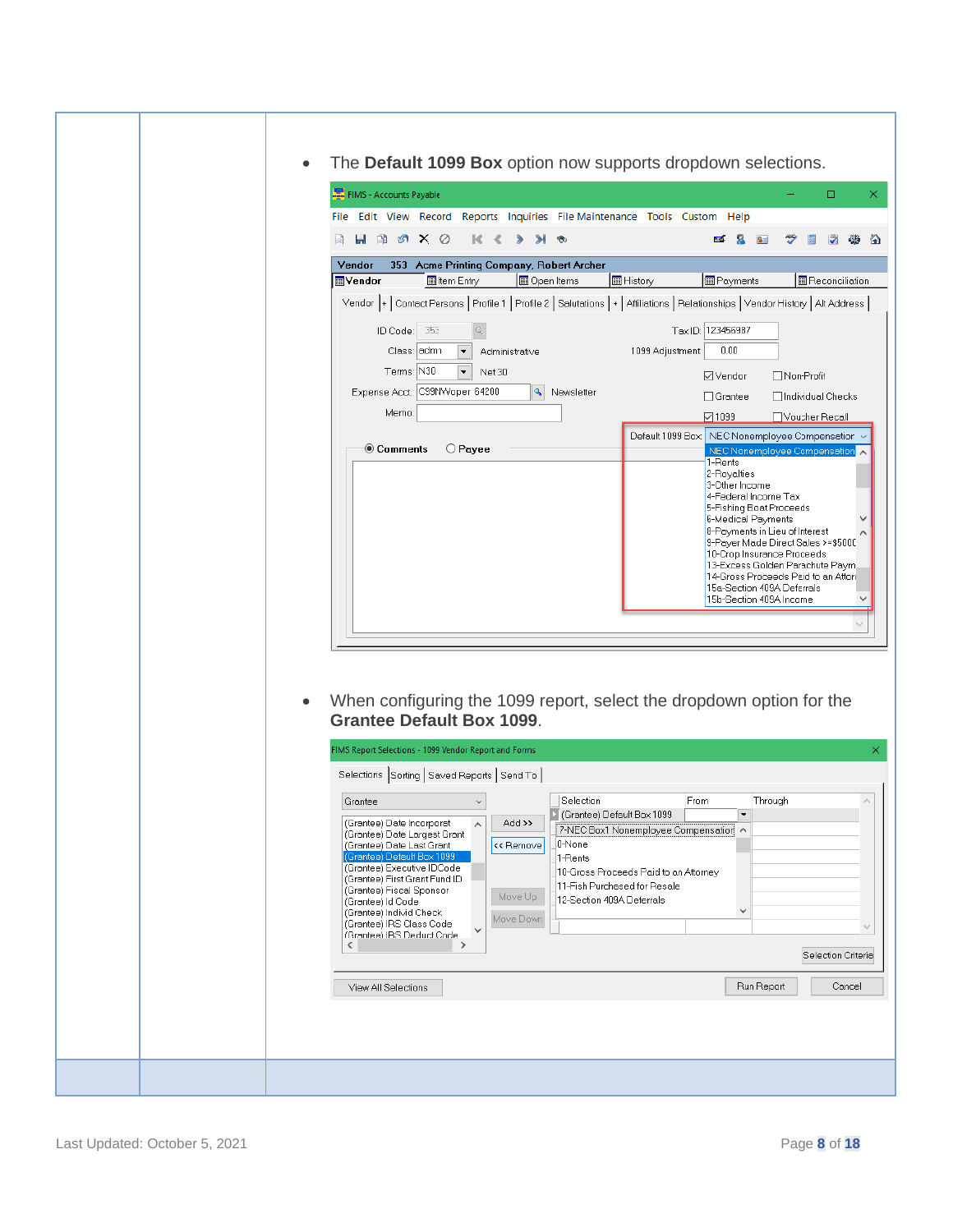| 1815368<br>1806994 | <b>DonorCentral</b><br>Suggestion | <b>Improvements to DonorCentral Suggestion Imports</b>                                                                                                                                             |  |  |  |  |  |
|--------------------|-----------------------------------|----------------------------------------------------------------------------------------------------------------------------------------------------------------------------------------------------|--|--|--|--|--|
| 1757507            | Import                            | When creating applications from a <b>DonorCentral NXT</b> recommendation import,<br>FIMS now checks the grant amount, the available amount to spend, and whether<br>the grantee can accept grants. |  |  |  |  |  |
|                    |                                   | FIMS also:                                                                                                                                                                                         |  |  |  |  |  |
|                    |                                   | Checks for warnings when creating applications<br>Includes the fundid and idcode in warnings<br>$\bullet$<br>Includes an option to turn off warnings<br>$\bullet$                                  |  |  |  |  |  |
|                    |                                   | To turn off warnings when creating applications, clear the Warning pop-ups<br>when creating applications option in Create Application Defaults.                                                    |  |  |  |  |  |
|                    |                                   | <b>Default Application Entry Values</b><br>×                                                                                                                                                       |  |  |  |  |  |
|                    |                                   | Default Action: Imported                                                                                                                                                                           |  |  |  |  |  |
|                    |                                   | Default Status Code:<br>Default Batch:                                                                                                                                                             |  |  |  |  |  |
|                    |                                   | 77<br>Default Board Date:                                                                                                                                                                          |  |  |  |  |  |
|                    |                                   | 77<br>Default Grant Date:                                                                                                                                                                          |  |  |  |  |  |
|                    |                                   | 77<br>Default Payment Date:                                                                                                                                                                        |  |  |  |  |  |
|                    |                                   | Default Project Code:                                                                                                                                                                              |  |  |  |  |  |
|                    |                                   | Default Program Officer:                                                                                                                                                                           |  |  |  |  |  |
|                    |                                   | $\exists$ Default Grants to Held in A/P<br>Automatically Create New Grantees with no prompt                                                                                                        |  |  |  |  |  |
|                    |                                   | V Warning pop-ups when creating applications                                                                                                                                                       |  |  |  |  |  |
|                    |                                   | Cancel<br>OΚ                                                                                                                                                                                       |  |  |  |  |  |
|                    |                                   |                                                                                                                                                                                                    |  |  |  |  |  |
|                    |                                   |                                                                                                                                                                                                    |  |  |  |  |  |
|                    |                                   | Knowledgebase article 196559 contains information regarding this update.                                                                                                                           |  |  |  |  |  |
|                    |                                   |                                                                                                                                                                                                    |  |  |  |  |  |

## <span id="page-8-0"></span>Minor Enhancements

The following minor enhancements were added in this release.

| ID      | <b>Module</b> | <b>Description</b>                                                                                   |
|---------|---------------|------------------------------------------------------------------------------------------------------|
| 1301486 |               | The Fund Statement Export lookup now uses one filter for .doc and .docx<br>Microsoft Word documents. |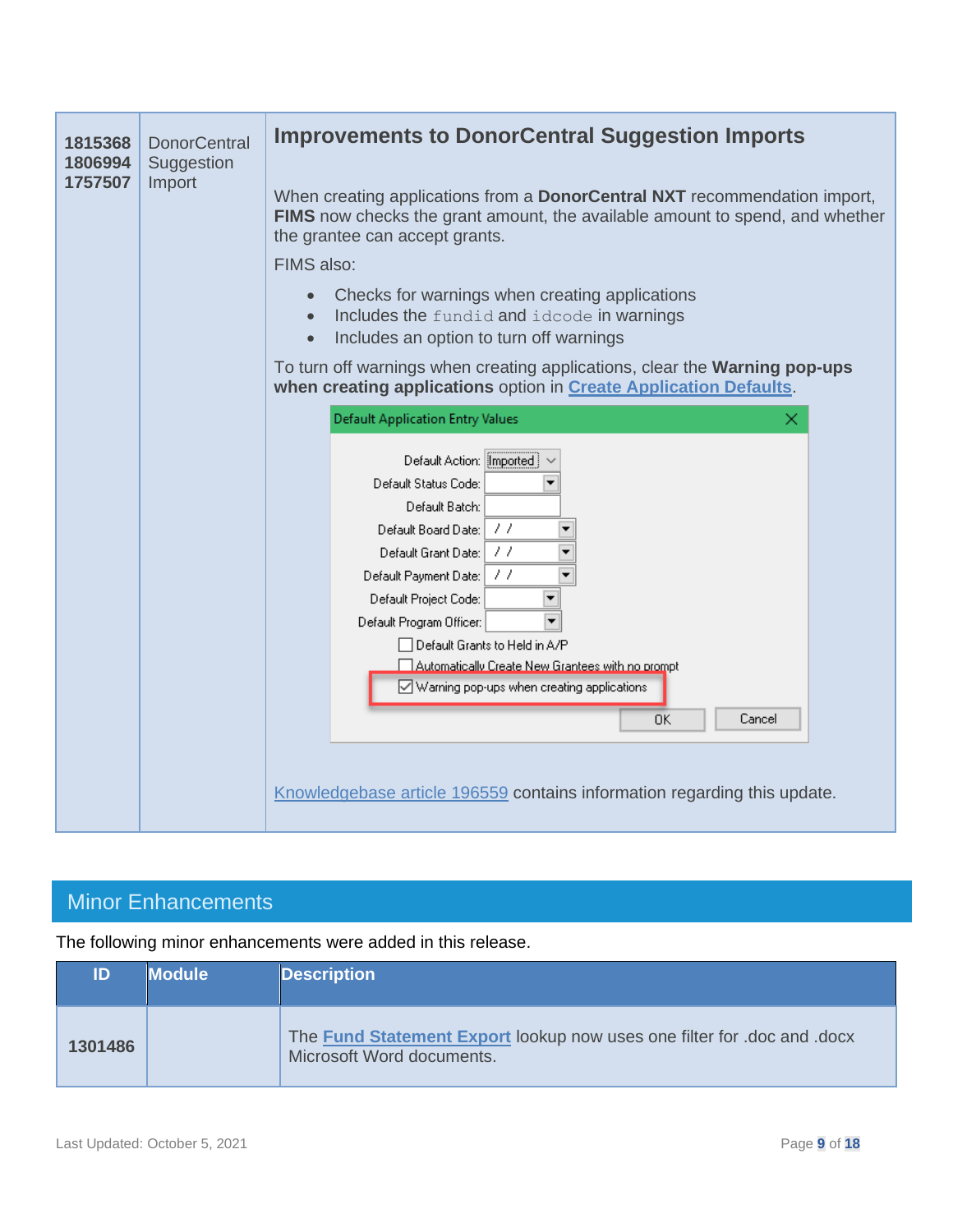|         | Fund                              | 要 Open<br>×                                                                                                                                                                                                                                                                                                                                                                                                                                                                                                                                                                                                                                                                                                                                                                                                                                                                                                                     |  |  |
|---------|-----------------------------------|---------------------------------------------------------------------------------------------------------------------------------------------------------------------------------------------------------------------------------------------------------------------------------------------------------------------------------------------------------------------------------------------------------------------------------------------------------------------------------------------------------------------------------------------------------------------------------------------------------------------------------------------------------------------------------------------------------------------------------------------------------------------------------------------------------------------------------------------------------------------------------------------------------------------------------|--|--|
|         | <b>Statement</b>                  | ∨ C<br>■ > This PC > Documents<br>Search Documents<br>مر<br>$c - c$                                                                                                                                                                                                                                                                                                                                                                                                                                                                                                                                                                                                                                                                                                                                                                                                                                                             |  |  |
|         |                                   | 脂: ▼<br>ℯ<br>New folder<br>Organize $\blacktriangleright$<br>m                                                                                                                                                                                                                                                                                                                                                                                                                                                                                                                                                                                                                                                                                                                                                                                                                                                                  |  |  |
|         |                                   | Date modified<br>Name<br>Type<br>$\blacksquare$ This PC<br><b>Custom Office Templates</b><br>File folder<br>10/19/2020 11:16<br>3D Objects<br>Music<br>4/22/2019 12:34 PM<br>File folder<br>Desktop<br><b>Ball</b> My Data Sources<br>4/22/2019 12:49 PM<br>File folder<br>Documents<br><b>Outlook Files</b><br>4/17/2019 4:53 PM<br>File folder<br>Local Disk (C: or<br>Pictures<br>4/22/2019 12:34 PM File folder<br><b>W</b> Videos<br>⋗<br>File name:<br>Word Documents (*.docx; *.doc $\vee$                                                                                                                                                                                                                                                                                                                                                                                                                               |  |  |
|         |                                   | Cancel<br>$O$ pen                                                                                                                                                                                                                                                                                                                                                                                                                                                                                                                                                                                                                                                                                                                                                                                                                                                                                                               |  |  |
| 1403122 | <b>DonorCentral</b><br><b>NXT</b> | The new View Retrieved Suggestions menu item launches the Suggestion<br>Import Window without attempting to retrieve new suggestions from<br><b>DonorCentral NXT</b> . This is useful for troubleshooting issues with the import that<br>can occur.<br>The new option is in Tools > System Utilities > DonorCentral > View<br><b>Retrieved Suggestions.</b><br>$\,$<br><b>DonorCentral</b><br><b>DonorCentral Options</b><br>$\,$<br><b>DonorCentral Export</b><br><b>Graphical Report Templates</b><br>$\,$<br><b>System Reports</b><br>Retrieve Suggestions from DonorCentral<br>$\,$<br><b>Admin Utilities</b><br>View Retrieved Suggestions<br>☆<br><b>Crystal Fund Statements Export</b><br><b>Upload DC Fund Statements</b><br>DonorCentral Suggestion Field Mapping<br>Setup DonorCentral Upload<br>Setup Documents for Advisor Fund Statements<br>SuggestionCentral Code Maintenance<br>DonorCentral Database Overrides |  |  |
| 1429225 | Grants                            | When you verify the tax status on a Grantee Record, you can now update the<br>timestamp and username of that verification, even when no changes are made<br>to the data.<br>To update the tax status verification timestamp:<br>1. Go to Tax Status Verify,<br>2. Review the Tax Notes section.<br>3. Click Update next to Do you want to update last verify date?<br>4. Click Accept. The Date and By User update.                                                                                                                                                                                                                                                                                                                                                                                                                                                                                                             |  |  |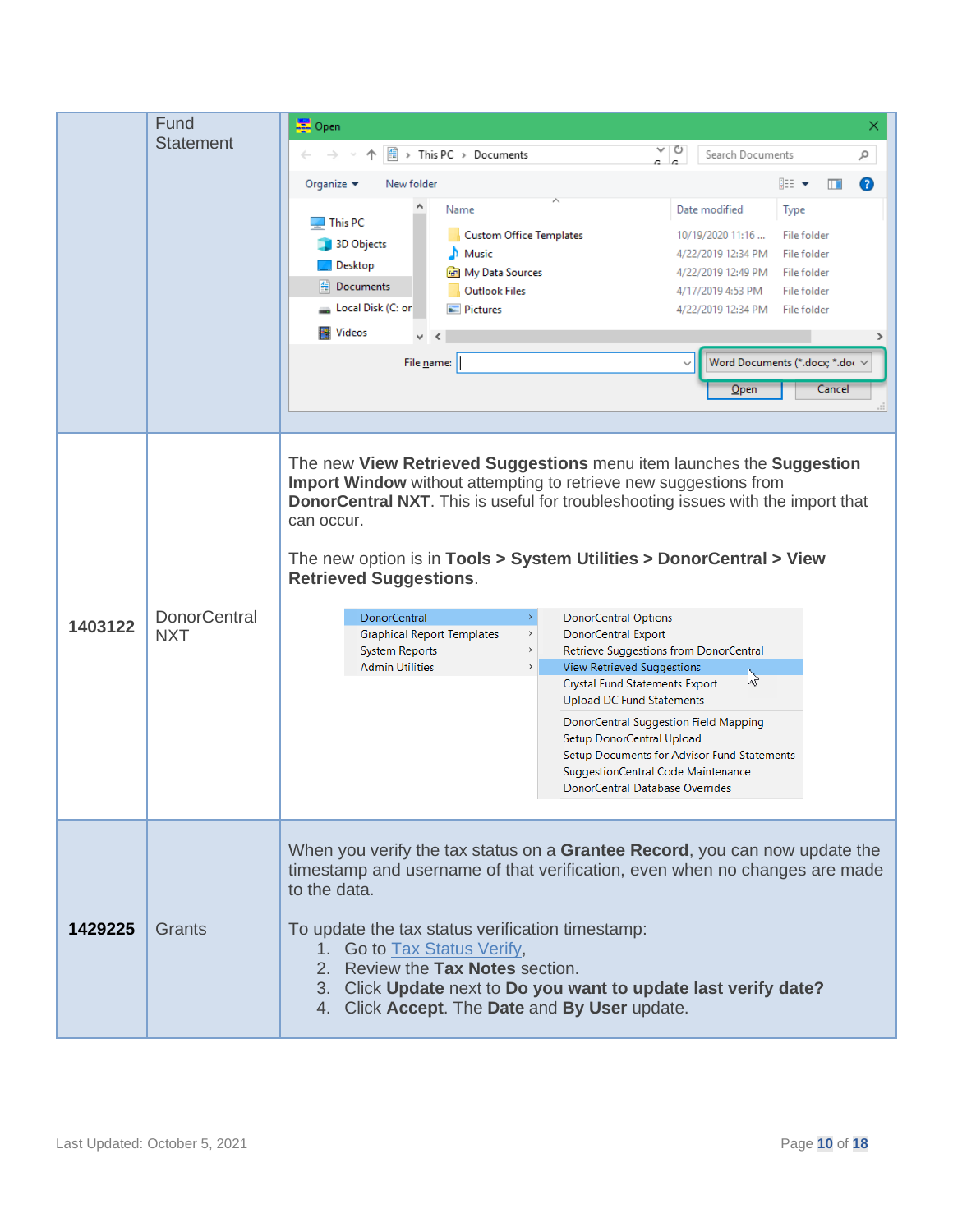|         |          |                             | Update Tax Status Information                                            | ×                                                                             |  |
|---------|----------|-----------------------------|--------------------------------------------------------------------------|-------------------------------------------------------------------------------|--|
|         |          |                             | Current                                                                  | New                                                                           |  |
|         |          | Name:                       | Rescue Haven<br>۸                                                        | Rescue Haven<br>Α                                                             |  |
|         |          |                             |                                                                          | v                                                                             |  |
|         |          |                             | Do you want to update Organization Name?                                 | Update                                                                        |  |
|         |          |                             | Tax Notes: Foundation: C<br>IRS File Date: 08/09/2021<br>Non-Profit: yes | Foundation: C<br>IRS File Date: 08/09/2021<br>Non-Profit: yes                 |  |
|         |          |                             |                                                                          |                                                                               |  |
|         |          |                             | Do you want to update last verified date?                                | Update                                                                        |  |
|         |          | NTEE:                       |                                                                          |                                                                               |  |
|         |          |                             |                                                                          |                                                                               |  |
|         |          |                             | Do you want to update NTEE Codes?                                        | Update                                                                        |  |
|         |          | Address:                    |                                                                          |                                                                               |  |
|         |          |                             | Address1: 79 R<br>City: Winnipeg                                         | Street: 79 R<br>City: Winnipr                                                 |  |
|         |          |                             | State: MB<br>Zip Code: R3T                                               | State: MB<br>Zip Code: R                                                      |  |
|         |          |                             |                                                                          | Country: Canada<br>v                                                          |  |
|         |          |                             |                                                                          |                                                                               |  |
|         |          |                             | Do you want to update Primary Profile Address?                           | Update                                                                        |  |
|         |          |                             |                                                                          | Accept                                                                        |  |
|         |          |                             |                                                                          |                                                                               |  |
|         |          |                             | Knowledgebase article 193261 describes this update.                      |                                                                               |  |
|         |          |                             |                                                                          |                                                                               |  |
| 1574898 | Security |                             |                                                                          | When the setting for complex passwords is enabled, the minimum length for     |  |
|         |          | passwords is 12 characters. |                                                                          |                                                                               |  |
|         |          |                             |                                                                          | Errors that generate from Progress platform FIMS is built upon are now easier |  |
|         |          |                             | to understand in these features:                                         |                                                                               |  |
|         |          |                             |                                                                          |                                                                               |  |
| 1584292 | System   | $\overline{\phantom{a}}$    | <b>FIMS Crystal Viewer</b><br><b>Financial Reporting</b>                 |                                                                               |  |
|         |          |                             | <b>General reporting</b>                                                 |                                                                               |  |
|         |          |                             |                                                                          |                                                                               |  |
|         |          |                             |                                                                          | In Gift History, the data grid shows non-gifts and soft credits as a          |  |
| 1732719 | Gifts    |                             | "giftsoftcredits" entry.                                                 |                                                                               |  |
|         |          |                             |                                                                          |                                                                               |  |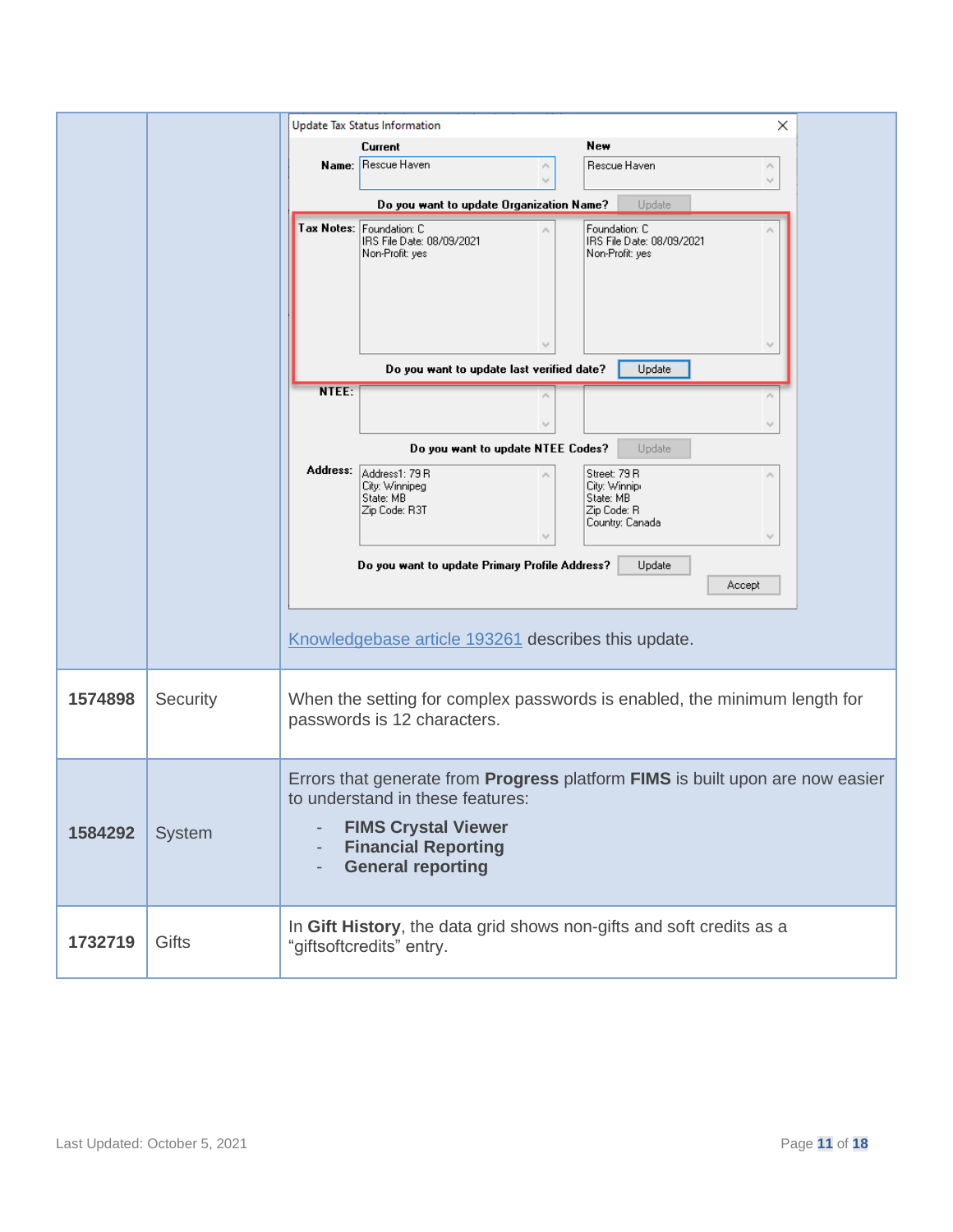| <b>Donors</b>                    | Unposted Gifts                                                   | <b>B</b> Gift History | <b>ED</b> Promises                  |
|----------------------------------|------------------------------------------------------------------|-----------------------|-------------------------------------|
| View Settings For giftsoftcredit |                                                                  |                       | ×                                   |
|                                  | Views Tables Columns   Selections   Sorting   Affiliations       |                       |                                     |
| Key Table                        | Tables                                                           |                       | All Posted gifts with fund, donor A |
| gifthistory                      | gifthistory, profile                                             |                       | profile and soft credits with outer |
| giftHistory                      | gifthistory,giftsoftcredits                                      |                       | join and non-gifts                  |
| Gifthistory                      | gifthistory.profile.donor.funddetailhistory.fund.giftsoftcredits |                       |                                     |
| Gifthistory                      | gifthistory.profile.donor.funddetailhistory.fund.giftsoftcredits |                       |                                     |
| Gifthistory                      | gifthistory.profile.donor.funddetailhistory.fund.giftsoftcredits |                       |                                     |
| giftHistory                      | gifthistory,giftsoftcredits                                      |                       |                                     |
| Gifthistory                      | gifthistory.profile.donor.funddetailhistory.fund.giftsoftcredits | w                     |                                     |
| $\langle$                        |                                                                  | $\rightarrow$         | $\mathcal{M}$                       |
| View All Selections              |                                                                  | Save As<br>Save       | Generate View<br>Cancel             |
|                                  | Knowledgebase article 195905 describes this update.              |                       |                                     |

## <span id="page-11-0"></span>Resolved Issues

The following issues are resolved in this release. Case numbers are provided for internal referencing.

| ID                 | <b>Module</b>                     | <b>Description</b>                                                                                                                                                                                                                                                                                                            |
|--------------------|-----------------------------------|-------------------------------------------------------------------------------------------------------------------------------------------------------------------------------------------------------------------------------------------------------------------------------------------------------------------------------|
| 1373074<br>1422547 | <b>DonorCentral</b><br>Uploads    | In FIMS, canceling an <b>Export to DonorCentral</b> while data is still transferring<br>to <b>DonorCentral</b> no longer causes a partial data upload and data loss in<br>DonorCentral.                                                                                                                                       |
| 1376044            | <b>Profiles</b>                   | You can now delete an invalid or temporary Affiliation Code from a profile in<br><b>File Maintenance Profiles.</b><br>Knowledgebase article 197250 describes this issue.                                                                                                                                                      |
| 1403121            | <b>DonorCentral</b><br><b>NXT</b> | When importing DonorCentral NXT Suggestions that include a long<br><b>Grantee Name, the following error no longer occurs:</b><br>"The total length of the fields in an index exceeds max key size. Index<br>GranteeName of table (TEMP-TABLE)ttSuggestion (129)(11353)"<br>Knowledgebase article 193026 describes this issue. |
| 1414398            | <b>Admin Fees</b>                 | The Administrative Fee Report once again generates the expected Admin<br>Fee data.<br>Knowledgebase article 193150 describes this issue.                                                                                                                                                                                      |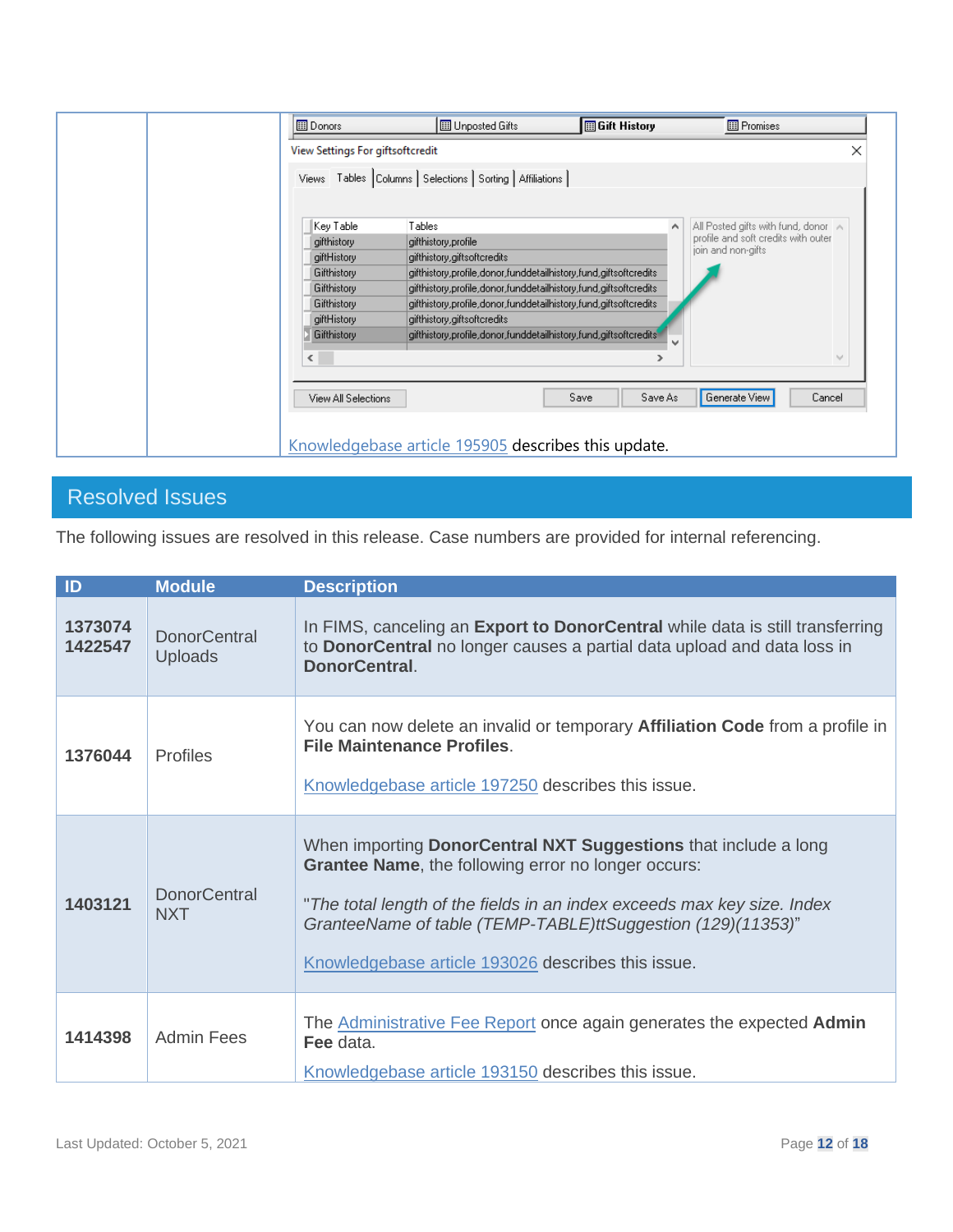| 1420094 | <b>Extract to FE</b><br>NXT or RE NXT | During data extraction for Raiser's Edge or Financial Edge, a warning now<br>lets you know when a FIMS fiscal year Start Date doesn't exist.<br>You can change the Start Date to a fiscal year that exists within FIMS.                                                                                                                                                                                                                                                       |
|---------|---------------------------------------|-------------------------------------------------------------------------------------------------------------------------------------------------------------------------------------------------------------------------------------------------------------------------------------------------------------------------------------------------------------------------------------------------------------------------------------------------------------------------------|
| 1430109 | <b>DonorCentral</b><br><b>NXT</b>     | We've resolved an issue that prevented Admin Fee Transactions from<br>displaying on DonorCentral NXT. Now, transactions display as expected on<br>DonorCentral NXT in the Fund Activity Report.<br>In addition, the calendar export of General Ledger History for Fiscal Year<br>now contains all client data from the end of the fiscal year to the end of the<br>calendar year.<br>Knowledgebase article 193272 describes this issue.                                       |
| 1456505 | FieldMaker<br>Host*Net                | On FieldMaker Host*Net, an error no longer occurs when accessing tabs in<br>the Grants and Gifts modules.<br>Knowledgebase article 189478 describes this issue.                                                                                                                                                                                                                                                                                                               |
| 1485795 | Accounts<br>Payable                   | When paying a voucher in FIMS using ACH as the payment method, we've<br>added validation to ensure that Vendor ACH information matches Voucher<br>ACH information. The validation prevents ACH payments from pulling ACH<br>information from the wrong profile.<br>The validation is included in these Accounts Payable features:<br>- Item Edit Report<br>- Check Print<br>- Open Items Datagrid \$ErrorWarning column<br>Knowledgebase article 191534 describes this issue. |
| 1506645 | <b>Dashboards</b>                     | In Tools > System Utilities > Dashboard Maintenance, the Refresh<br>Schedule: With DonorCentral option now ensures the process completes<br>without user interaction.                                                                                                                                                                                                                                                                                                         |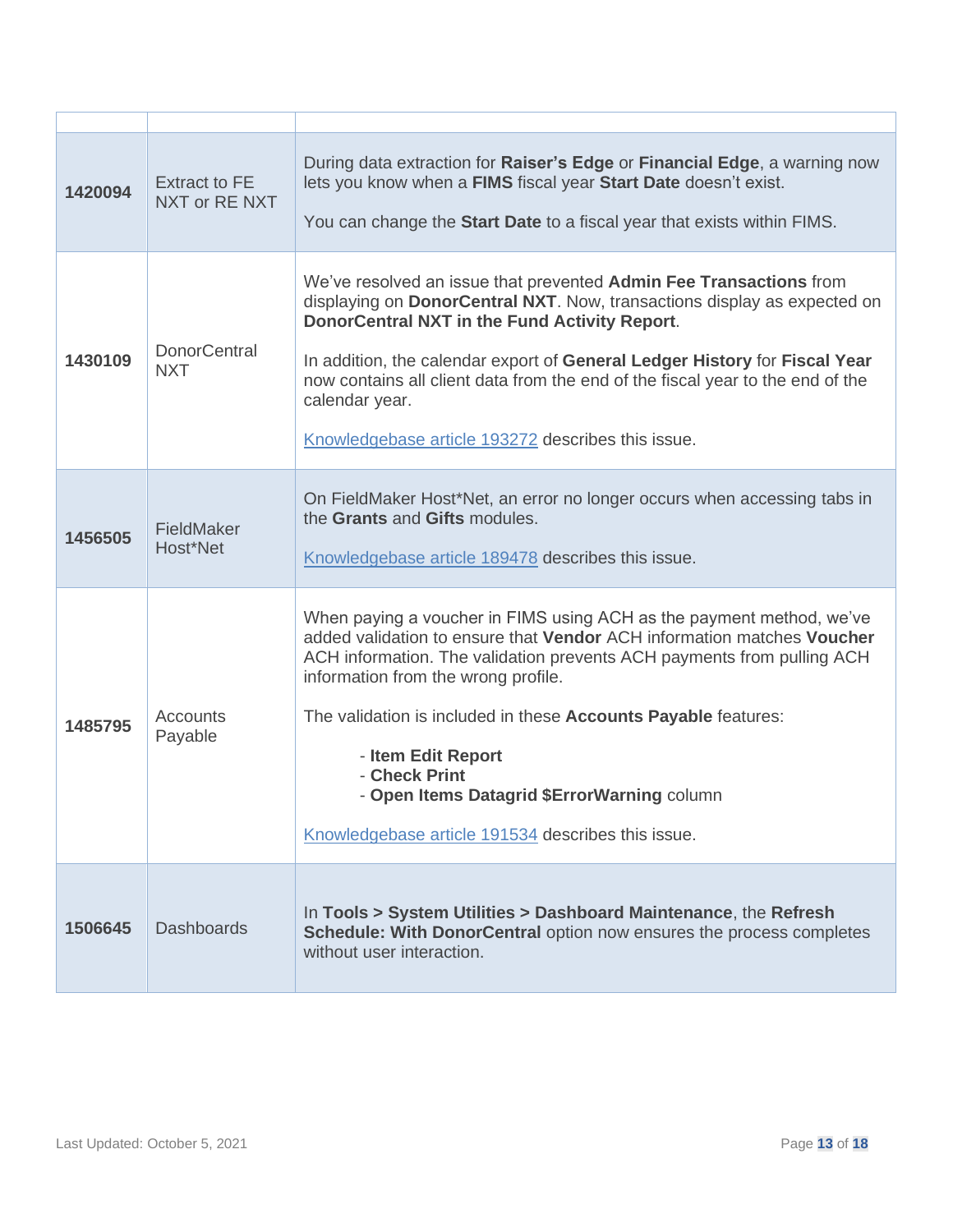|         |                      | FIMS - Dashboard Management                                                    |
|---------|----------------------|--------------------------------------------------------------------------------|
|         |                      | <b>Dashboard Filtering</b>                                                     |
|         |                      | <b>Select Filter</b>                                                           |
|         |                      | Development:<br>Create Filter<br>None<br>$\checkmark$                          |
|         |                      | Grantmaking:<br>$\checkmark$<br>Create Filter<br>None                          |
|         |                      | Finance:<br>Create Filter<br>None                                              |
|         |                      |                                                                                |
|         |                      | 'Use Dashboards Offline<br>Refresh Schedule                                    |
|         |                      | Do Not Schedule<br>Development No Offline Data<br>Do Not Schedule              |
|         |                      | GrantMaking No Offline Data<br>With DonorCentral<br>Finance<br>No Offline Data |
|         |                      | Bunday<br>Separate of DonorCentral<br>Monthly                                  |
|         |                      | Day of Month: 00<br>Refresh Selected Now<br>Refresh All Now                    |
|         |                      | Time<br>$10 \vee : 00 \vee$<br>$PM ~\vee$                                      |
|         |                      | 0K<br>Cancel                                                                   |
|         |                      |                                                                                |
|         |                      | Knowledgebase article 197248 describes this issue.                             |
|         |                      |                                                                                |
|         |                      |                                                                                |
|         |                      | We've resolved an issue that occurred during a mail merge from FIMS when       |
|         |                      | Microsoft Word was in the Reading Layout. The following error occurred:        |
|         |                      | "Error-Occurred-while-accessing-component-property-method-Destination-         |
|         |                      | Requested-object-is-not-available-Error-Code-0x80020009-gui-system-            |
|         |                      | MergeDoc-p-5890." This issue also prevented documents from attaching.          |
|         |                      |                                                                                |
|         |                      | Now, if Word isn't ready to merge, the following messages display to indicate  |
|         |                      | status:                                                                        |
|         |                      |                                                                                |
| 1571965 | Microsoft Word       | wdNormalDocument 0 Document is not involved in a mail merge                    |
|         | Merge                | operation<br>wdMainDocumentOnly 1 A main document with no data attached        |
|         |                      | wdMainAndHeader 3 A main document with an attached header                      |
|         |                      | source                                                                         |
|         |                      | wdMainAndSourceAndHeader 4 A main document with attached                       |
|         |                      | data source and header source                                                  |
|         |                      | wdDataSource 5 A data source with no main document.                            |
|         |                      |                                                                                |
|         |                      | Knowledgebase article 114311 describes the reading layout issue.               |
|         |                      |                                                                                |
|         |                      |                                                                                |
|         |                      |                                                                                |
|         |                      | Fieldmaker can now complete a commit even when there are no Linked             |
| 1592294 | Fieldmaker           | Files.                                                                         |
|         |                      |                                                                                |
|         |                      |                                                                                |
| 1581378 | <b>FIMS Security</b> | After enabling the Complex Passwords option, a user must change their          |
|         |                      | password to log in. This occurs when an admin creates a new user account       |
|         |                      | or when they change a user's password.                                         |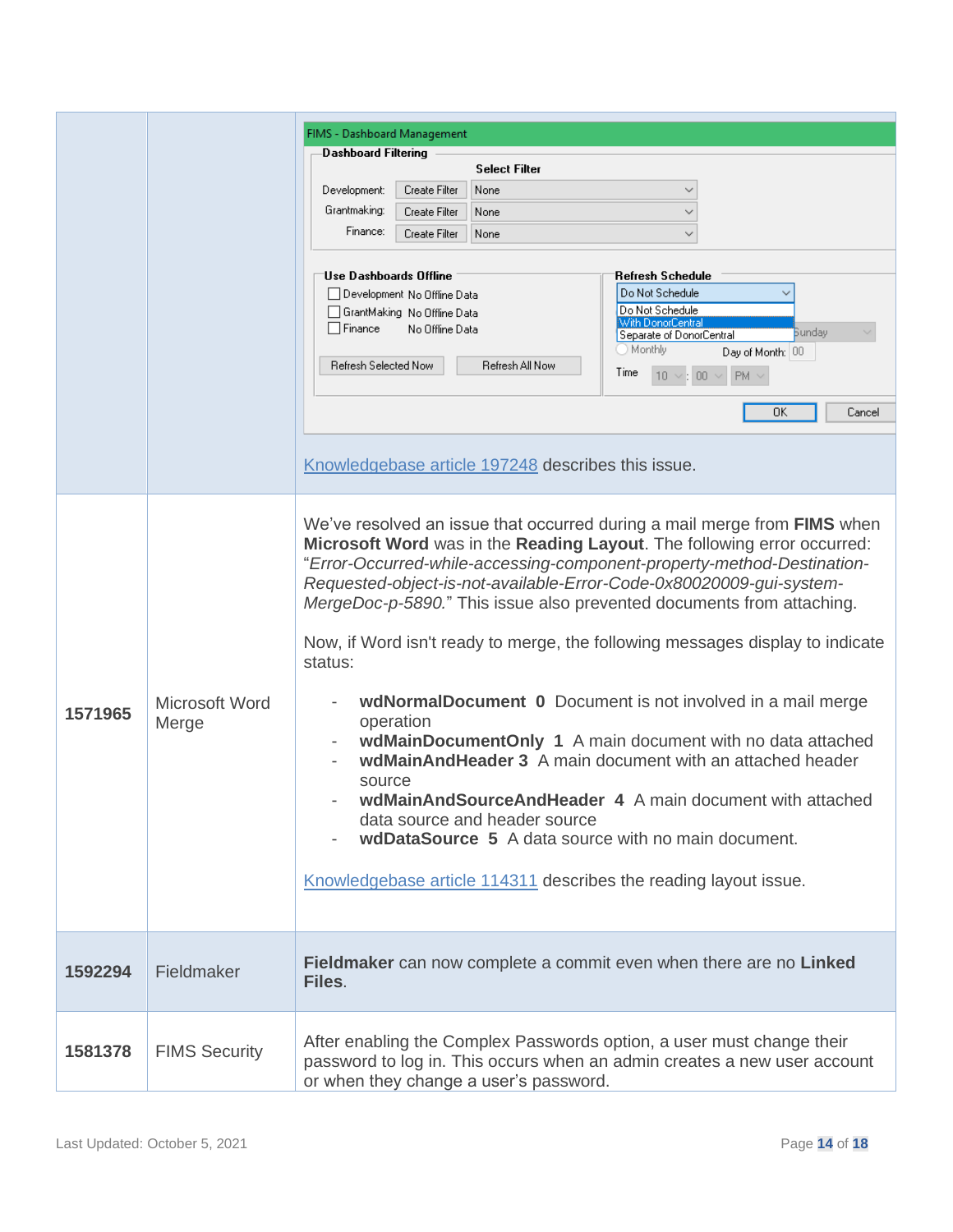| 1582133 | <b>Grant Import</b>                                                       | <b>Grant</b> imports now create applications using the alternate contact name (Alt<br>Contact Name) when the field is mapped for import.<br>Knowledgebase article 194460 describes this issue.                                                                                                                                                                                                |
|---------|---------------------------------------------------------------------------|-----------------------------------------------------------------------------------------------------------------------------------------------------------------------------------------------------------------------------------------------------------------------------------------------------------------------------------------------------------------------------------------------|
| 1622053 | <b>Document</b><br>Management<br>and<br><b>DonorCentral</b><br><b>NXT</b> | You can now upload documents to <b>DonorCentral NXT</b> that contain an<br>ampersand $(8)$ in the name.<br>We've also resolved an issue for On Premise customers, so an error no<br>longer occurs when accessing ActiveDocument.                                                                                                                                                              |
| 1647535 | <b>Tools</b>                                                              | In Grants, users with rights to the Conditions tab no longer encounter an<br>"Access Denied" message.<br>Additionally, users can now remove the process for "Acknowledge Matching<br>Pledges" from the rows in the User Permissions report.<br>Knowledgebase article 196752 describes this issue.                                                                                             |
| 1663933 | Accounts<br>Payable                                                       | In Accounts Payable <b>Print Check</b> , the <b>Open Items</b> range now defaults to<br>999999999999 so that grant or voucher numbers larger than 2999999999 no<br>longer need manual editing.<br>Knowledgebase article 195230 describes this issue.                                                                                                                                          |
| 1684584 | <b>DonorCentral</b><br>Suggestion<br>Import                               | When importing a suggestion from <b>DonorCentral NXT</b> and creating an<br>application, the import now respects the value of Yes on the<br><b>Default_Grant_Hold</b> option to create the grant application and place the<br>application on hold.<br>Knowledgebase article 196896 describes this issue.                                                                                      |
| 1697318 | <b>DonorCentral</b><br>Uploads                                            | You can now upload to DonorCentral NXT when over a million shares in gift<br>comments are uploaded.<br>The Gift_Description (in Tools > System Utilities > DonorCentral ><br>DonorCentral Options > System), when set for Comm_Securities,<br>uploads to DonorCentral NXT and completes successfully and displays all<br>gift comments.<br>Knowledgebase article 197000 describes this issue. |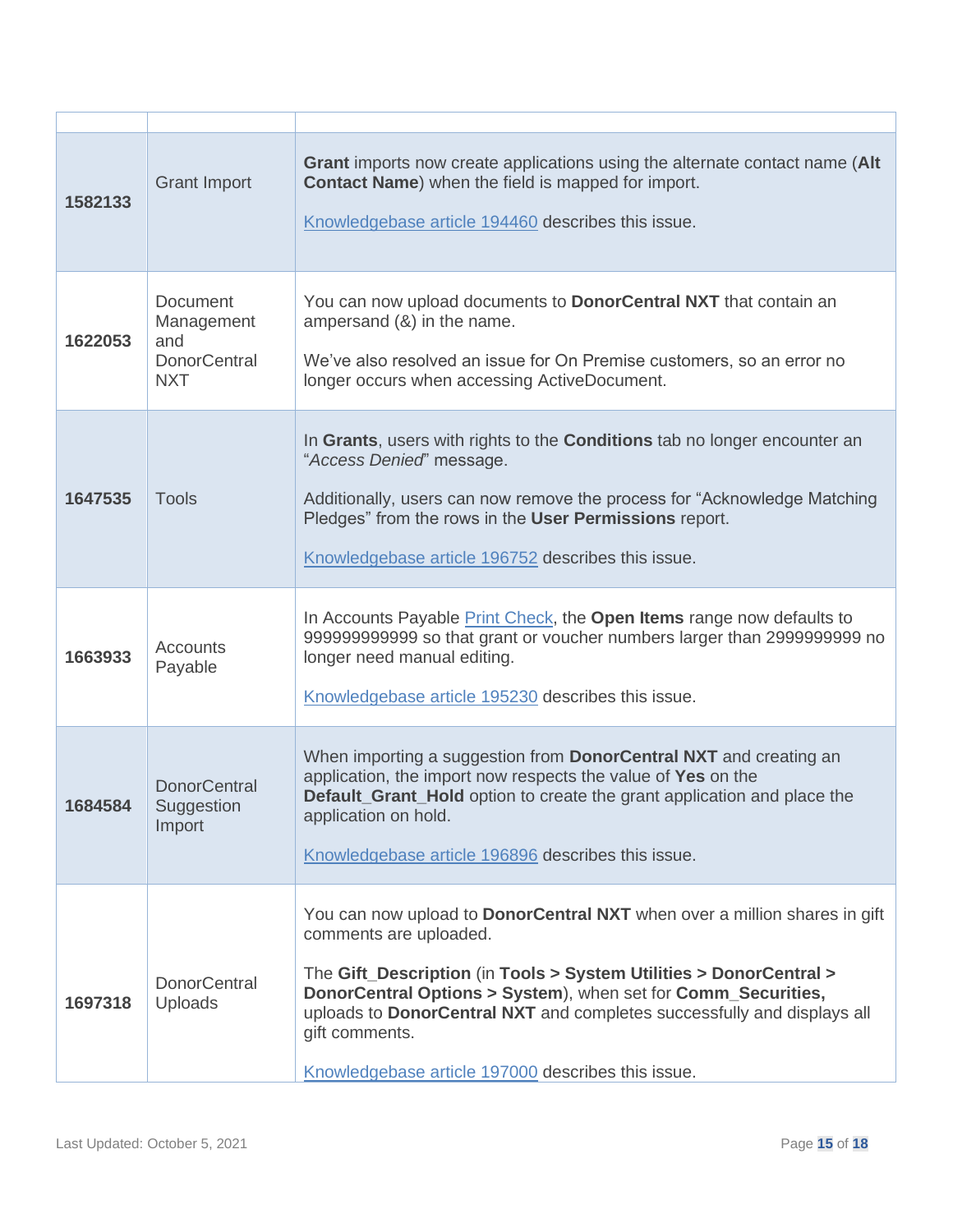| 1709576 | Asset<br>Rebalancing                         | When running the process to create Asset Rebalancing Entries (General<br>Ledger > Asset Rebalancing > Processing > Asset Rebalancing Entries)<br>in General Ledger, the apply date now displays the correct, full year in the<br>report.<br>Knowledgebase article 195654 describes this issue.                                                                                                                                    |
|---------|----------------------------------------------|-----------------------------------------------------------------------------------------------------------------------------------------------------------------------------------------------------------------------------------------------------------------------------------------------------------------------------------------------------------------------------------------------------------------------------------|
| 1714843 | <b>Accounts</b><br>Payable 1099              | When creating the 1099 NEC Electronic File from the 1099 Vendor Report<br>with Fund Information or the 1099 Vendor Report and Forms using the<br>1099 NEC 2020 form, the Electronic File Total amount now matches the<br>Accounts Payable 1099 report's total amount.<br>Knowledgebase article 195701 describes this issue.                                                                                                       |
| 1729447 | <b>Grant Import</b>                          | Grant imports now populate the <b>Donor ID</b> and <b>Advisor ID</b> when the system<br>settings are set to auto populate these fields (Tools > System Utilities ><br>System Options   Grants > Default_DonorAdvisor_Fund_Rep_type).<br>Knowledgebase article 195859 describes this issue.                                                                                                                                        |
| 1745923 | <b>DonorCentral</b><br>Suggestion<br>Import  | Applications created from imported DonorCentral NXT recommendations no<br>longer have the word "Txt" added to the beginning of fields.<br>Knowledgebase article 196414 describes this issue.                                                                                                                                                                                                                                      |
| 1779783 | <b>Profiles</b>                              | FIMS now checks email addresses for a dash (-) after the ".com," because<br>the dash prevents <b>DonorCental NXT</b> transfers from completing.<br>The validation occurs in the following areas:<br>All email fields<br><b>DonorCentral NXT uploads</b><br><b>System Integrity Report &gt; Check Profile (Tools &gt; System Utilities</b><br>$\bullet$<br>> System Reports)<br>Knowledgebase article 197251 describes this issue. |
| 1814131 | <b>Accounts</b><br>Payable Voucher<br>Import | During an Accounts Payable voucher import (File Maintenance > AP<br>Voucher Import), you can now update Vendor ID information without<br>encountering an error when the Update Vendor ID information box is<br>selected.<br>Knowledgebase article 197252 describes this issue.                                                                                                                                                    |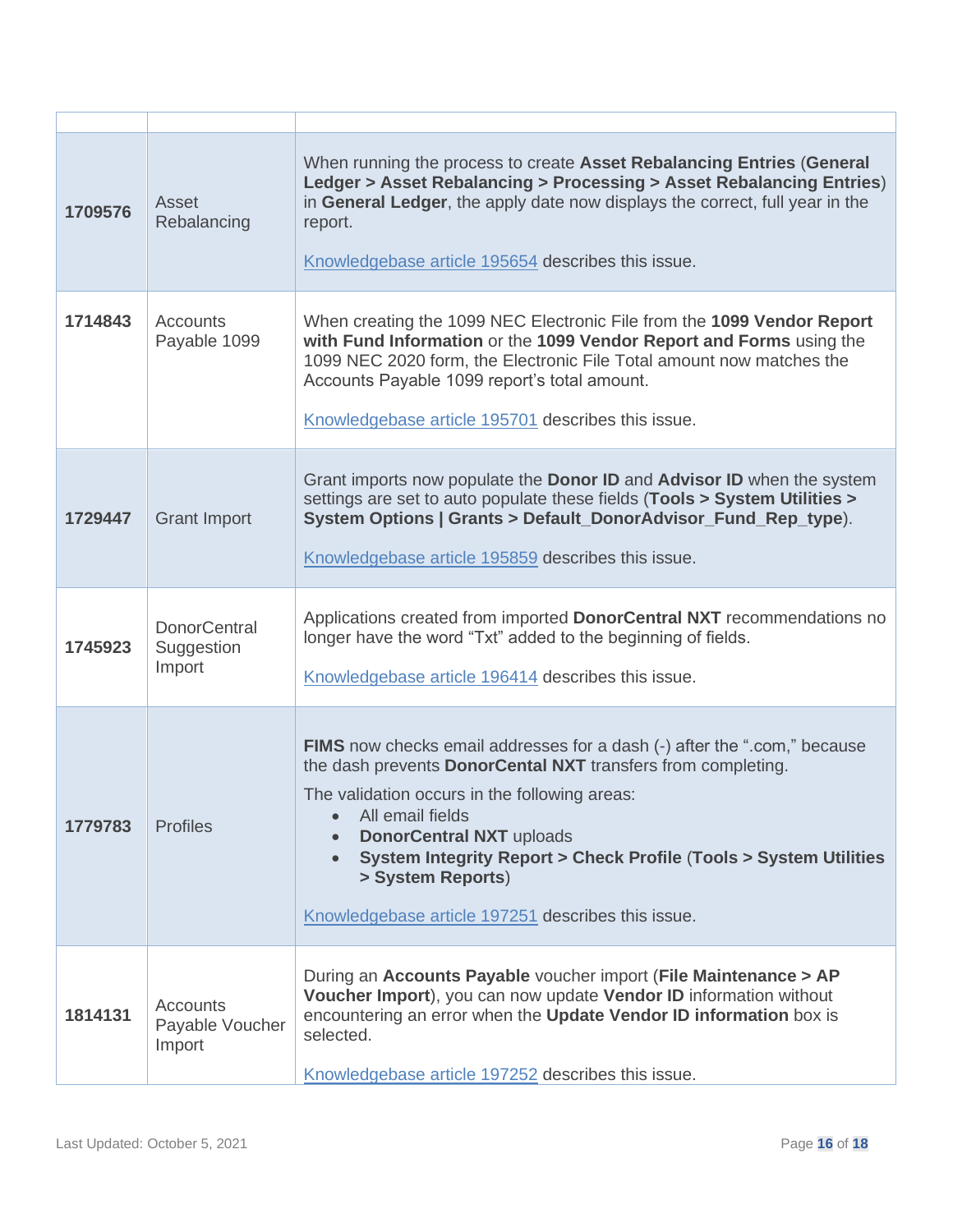| 1816959            | <b>Extract to FE</b><br><b>NXT</b>          | The GL Export now includes a column for the Functional Expense when<br>extracting data for Raiser's Edge or Financial Edge (Found in Tools ><br>System Utilities > System Reports > Extract Data for RE and/or FE<br><b>Conversion).</b>                                                                             |
|--------------------|---------------------------------------------|----------------------------------------------------------------------------------------------------------------------------------------------------------------------------------------------------------------------------------------------------------------------------------------------------------------------|
| 1850613            | Scholarships                                | You can now change the Grantee of an Historical Scholarship even if the<br>student is not the Grantee.<br>You can't change the grantee if the student is designated as Mail Check To.<br>Knowledgebase article 196859 describes this issue.                                                                          |
| 1857263            | <b>DonorCentral</b><br>Uploads              | When the Donor Name and Organization Name are the same, the donor's<br>name no longer displays twice in the Address Block when uploading data to<br><b>DonorCentral NXT.</b><br>Knowledgebase article 196999 describes this issue.                                                                                   |
| 1859791<br>1848880 | <b>DonorCentral</b><br>Suggestion<br>Import | Applications created from DonorCentral NXT recommendations now display<br>in the Grants module and include the FUND ID.<br>The error, "Attempt to exceed maximum size of a CHARACTER variable<br>(9324)," no longer occurs.<br>Knowledgebase article 196915 and Knowledgebase article 196917 describe<br>the issues. |
| 1861575            | <b>DonorCentral</b><br><b>NXT</b>           | When creating applications from DonorCentral NXT Suggestions, but the<br>advisor doesn't have the grant recommendation permissions for the fund, a<br>prompt now displays to choose an advisor.<br>Knowledgebase article 196934 describes this issue.                                                                |
| 1900328            | Microsoft Word<br>Merge                     | Improvements were made to the <b>Create Individual Documents</b> feature:<br>Speed of statement creation is improved<br>Messages display to alert you of the steps in the process<br>$\bullet$<br>Statements display without flickering<br>Knowledgebase article 197530 describes this issue.                        |